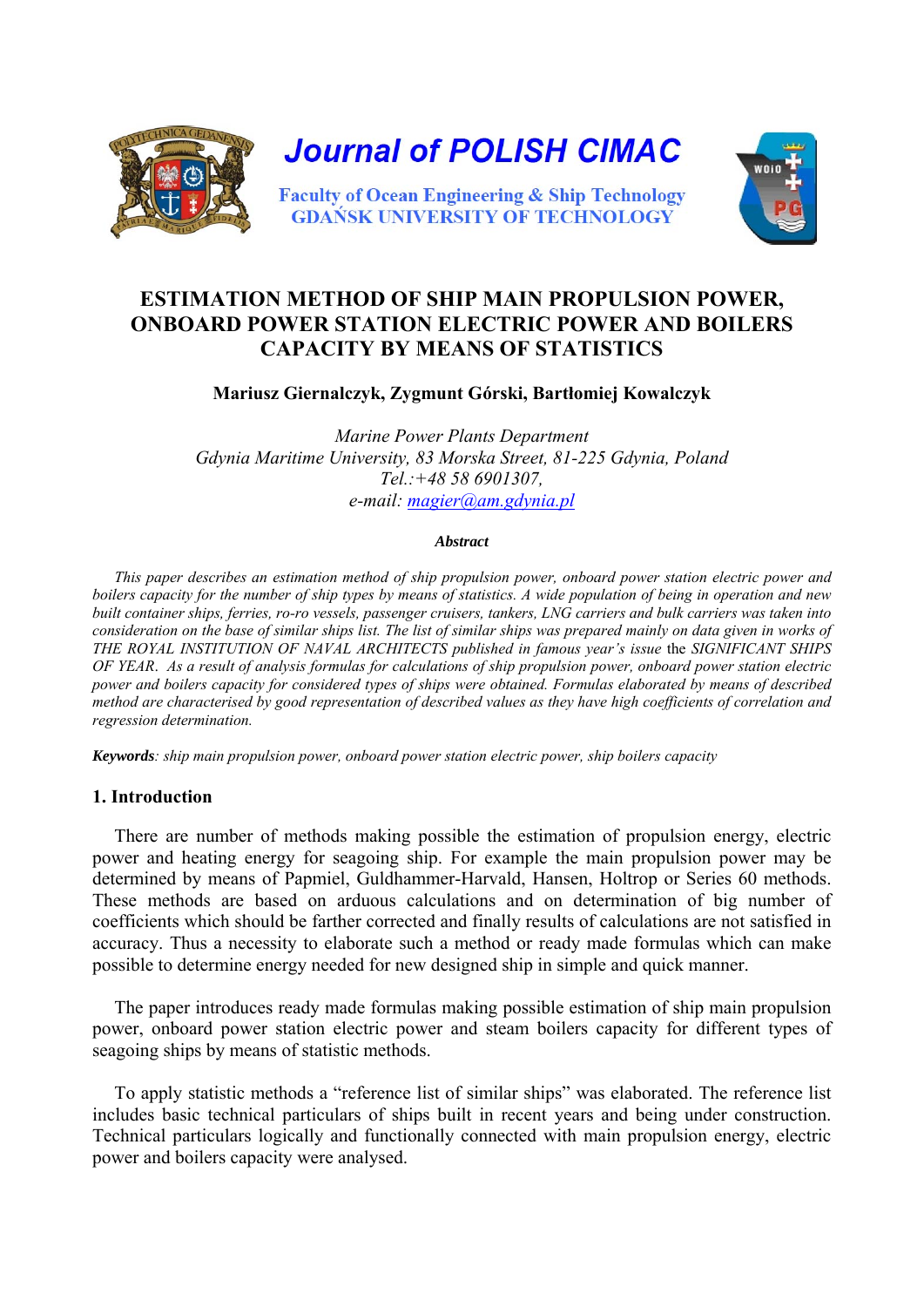Ships placed in reference list come mainly from *The Royal Institution of Naval Architects* publications, where the most outstanding representatives of marine industry and management present their works in year's issue *SIGNIFICANT SHIPS OF YEAR*. It guarantees rational and objective selection of reference list ships and ensures that this list includes representative selection of ships.

## **2. Determination of ship main propulsion power**

A following was considered as a main propulsion power *Nw*:

$$
N_w = N_e - N_{pw} \, [kW],\tag{1}
$$

where:

 $N_e$  [kW] – main engine shaft power,  $N_{\text{pw}}$  [kW] – shaft generator power.

To analyse ship main propulsion power of the ship  $N_w$  The Admiralty Formula was used where the propulsion power depends on ship deadweight or displacement *D*, ship speed *v* and Admiralty Coefficient  $c_x$  regarding a hull geometric similarity:

$$
N_w = \frac{D^{\frac{2}{3}} \cdot v^3}{c_x} \tag{2}
$$

Using formula (2) the coefficient  $c_x$  was calculated for each ship from reference list. Next it was used for calculation of main propulsion power  $N_{wi}$  for a number of ship speed  $v=v_1 \div v_n$  for each ship from reference list. Calculations were executed for a number of ships from reference list. For each given ship speed a cumulative diagram of dependency  $N_w=f(D)$  for all population was elaborated. The linear dependency between main propulsion power in given ship speed *Nwv* and ship deadweight or displacement was affirmed:

$$
N_{wv} = a_o + a_I D \tag{3}
$$

Calculations of *aoi* and *a1i* coefficients for each chosen ship speed were based on linear regression by means of least squares method. Coefficients *aoi* and *a1i* in formula (3) depend on ship speed:

$$
a_o = f(v),
$$
  
\n
$$
a_1 = f(v),
$$
\n(4)

To determine  $a_0$  and  $a_1$  coefficients value in dependence on ship speed the approximation by power function was used:

$$
y = b x^d \tag{5}
$$

In this case the following was assumed:

$$
a_o = b_o v^{do}
$$
 and  $a_l = b_l v^{dl}$ .

Coefficients *bi* and *di* were calculated by means of least square method an it was assumed that formula (5) is third power function of ship speed:

$$
a_o = f(v) = b_o \cdot v^3, a_1 = f(v) = b_1 \cdot v^3.
$$
 (6)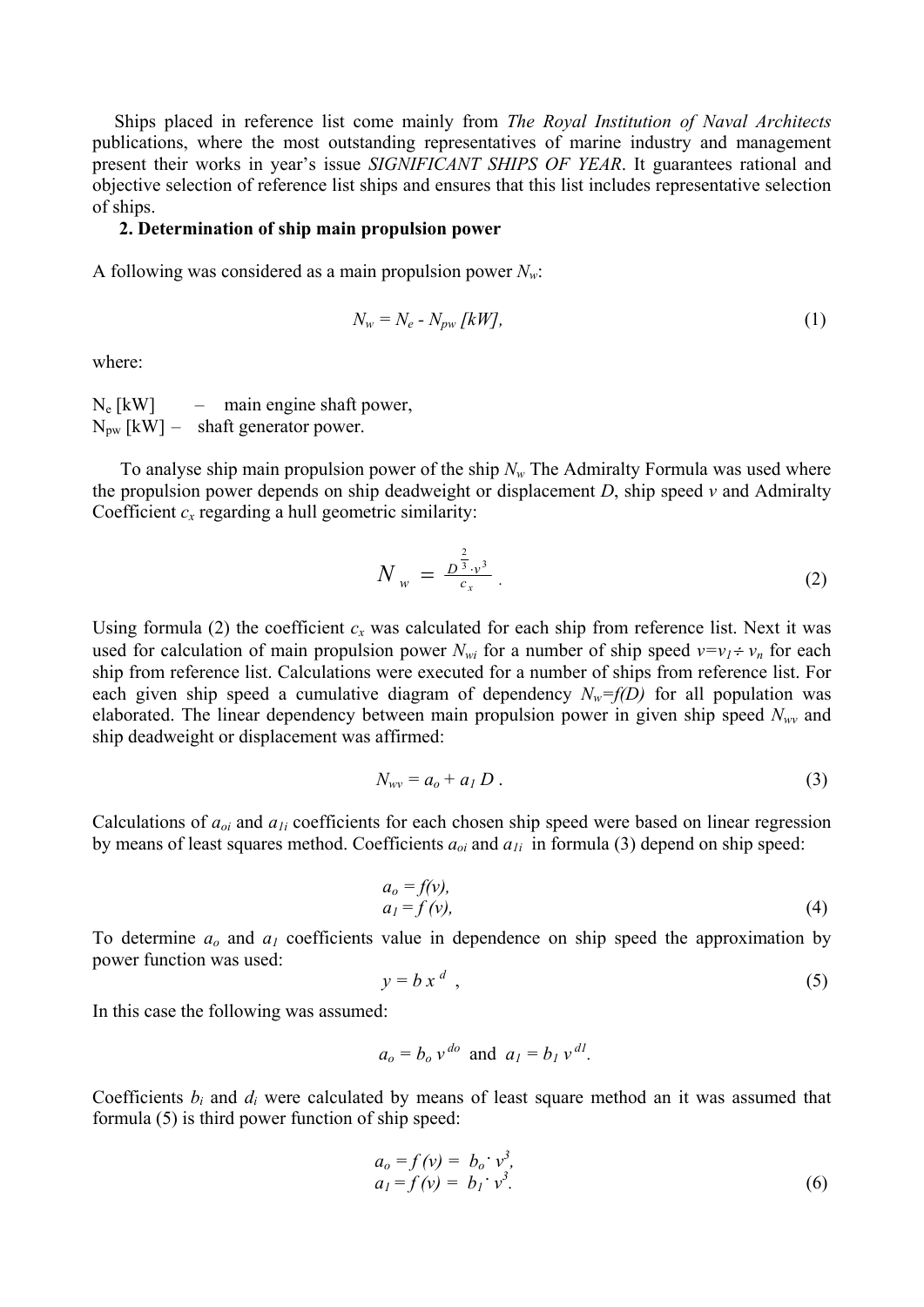The dependency (5) was applied to formula (3) and as a result a final formula for ship main propulsion power was obtained:

$$
N_w = (a_o + a_I D) v^3 [kW], \tag{7}
$$

where:

*D [tons]* – ship deadweight or displacement, *v [knots]* – ship speed,  $a_0$ ,  $a_1$  – coefficients depending on ship type.

### **Example of calculation of tankers main propulsion power** [4]

A number  $i=63$  ships was analyzed. Using formula (1) coefficient  $c_x$  was calculated for each ship from reference list and next it was used for calculation of each tanker main propulsion power *Nwi* for seven chosen speeds *v*: *12, 13,14, 15,16, 17* i *18 knots*. For each speed the cumulative diagram of dependency  $N_w=f(D)$  for whole population was elaborated. An example of linear regression for *v=15 knots* is shown on figure 1.

Calculation of formula (2)  $a_0$  and  $a_1$  coefficients was executed by means of least square method for each ship speed. The following dependencies were obtained:

for:  
\n
$$
v = 18 w
$$
  
\n $v = 17 w$   
\n $v = 16 w$   
\n $v = 16 w$   
\n $v = 16 w$   
\n $v = 16 w$   
\n $v = 16 w$   
\n $v = 16 w$   
\n $v = 16 w$   
\n $v = 16 w$   
\n $v = 16 w$   
\n $v = 14 w$   
\n $v = 14 w$   
\n $v = 14 w$   
\n $v = 14 w$   
\n $v = 12 w$   
\n $v = 12 w$   
\n $v = 12 w$   
\n $v = 12 w$   
\n $v = 12$   
\n $v = 12$   
\n $v = 12$   
\n $v = 12$   
\n $v = 12$   
\n $v = 12$   
\n $v = 12$   
\n $v = 12$   
\n $v = 12$   
\n $v = 12$   
\n $v = 12$   
\n $v = 12$   
\n $v = 12$   
\n $v = 12$   
\n $v = 12$   
\n $v = 12$   
\n $v = 12$   
\n $v = 12$   
\n $v = 12$   
\n $v = 12$   
\n $v = 12$   
\n $v = 12$   
\n $v = 12$   
\n $v = 12$   
\n $v = 12$   
\n $v = 12$   
\n $v = 12$   
\n $v = 12$   
\n $v = 12$   
\n $v = 12$   
\n $v = 12$   
\n $v = 12$   
\n $v = 12$   
\n $v = 12$   
\n $v = 12$   
\n $v = 12$   
\n $v = 12$   
\n $v = 12$   
\n



*Fig. 1. An example of linear regression describing dependence Nw=f(D) for ship speed v=15 knots* 

As coefficients  $a_0$  and  $a_1$  of dependencies (7) are power functions of ship speed type  $y = ax^b$  in this case was assumed:

$$
a_o = b_o v^{do},
$$
  
\n
$$
a_l = b_l v^{dl},
$$
\n(9)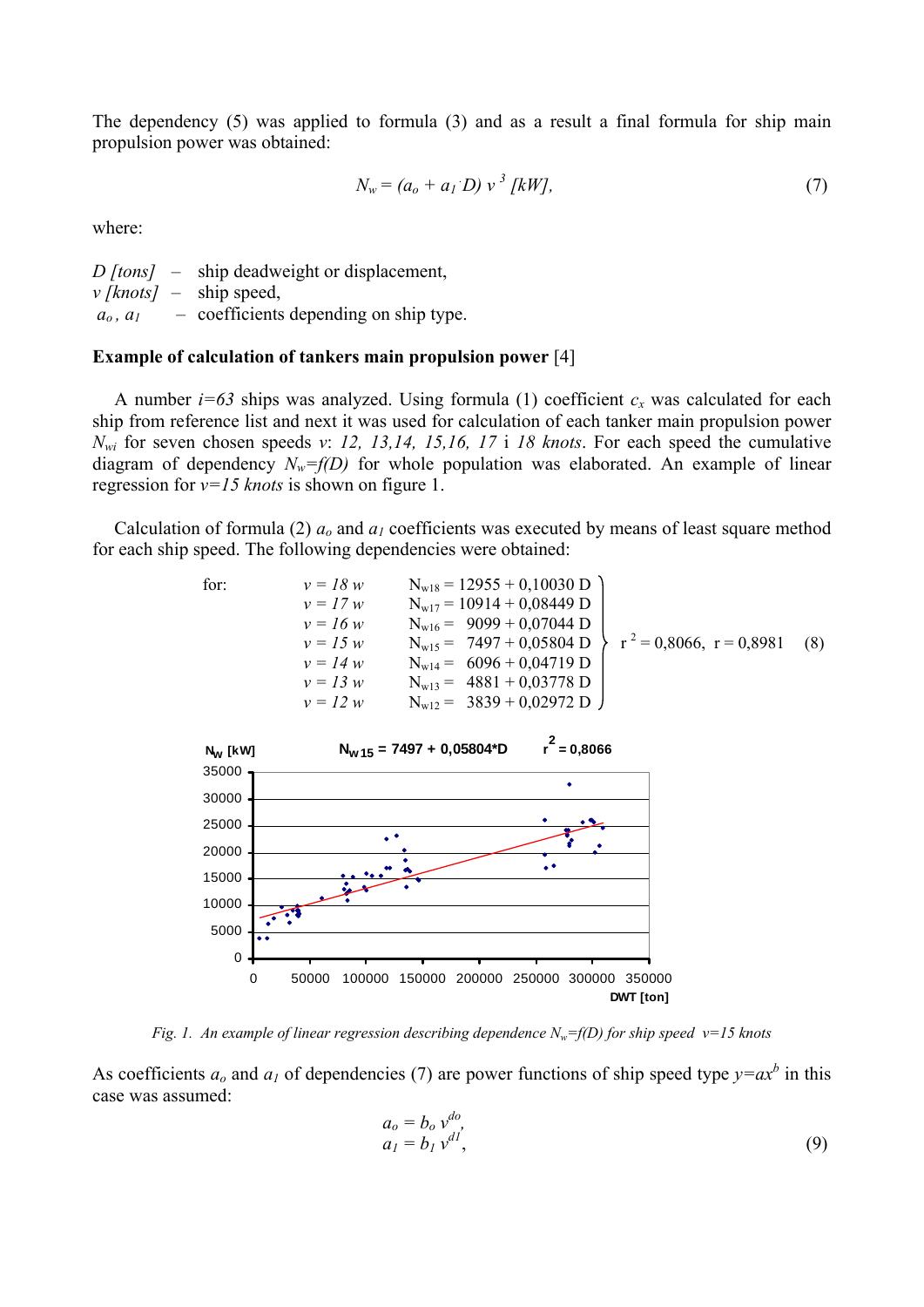After regression coefficients  $b_i$  and  $d_i$  are calculated by means of least square methods formulas (9) are as follows:

$$
a_o = f(v) = 2,2215 \times v^3,a_1 = f(v) = 0,0000172 \times v^3,
$$
\n(10)

Applying (9) to formula (2) the final form of formula for main propulsion power is:

$$
N_w = (2,2215 + 0,0000172 * D) * v^3 [kW], \qquad (11)
$$

where:

D[tons] - DWT ship deadweight v[knots] - ship speed.

For formula (11) the coefficient of regression determination is  $r^2 = 0.8420$  and correlation coefficient is  $r = 0.9176$ . It proves high compatibility of calculation results obtained from formula (11) with real parameters and confirms the correctness of previous assumptions. The correlation between power calculated according to formula (10) and power appointed in reference list is shown on figure 2.



*Fig. 2. Correlation between shaft power calculated according to formula (10) and shaft power of ship main propulsion from similar ship list* 

### **3. Determination of total electric power**

At preliminary estimation of ship engine room working parameters it is not possible to determine exactly total electric power of onboard power station is the electric power balance of ship is not yet elaborated. Thus, to obtain forecast of total electric power it is necessary to use reference list or empirical formulas. However existing formulas concern ships of older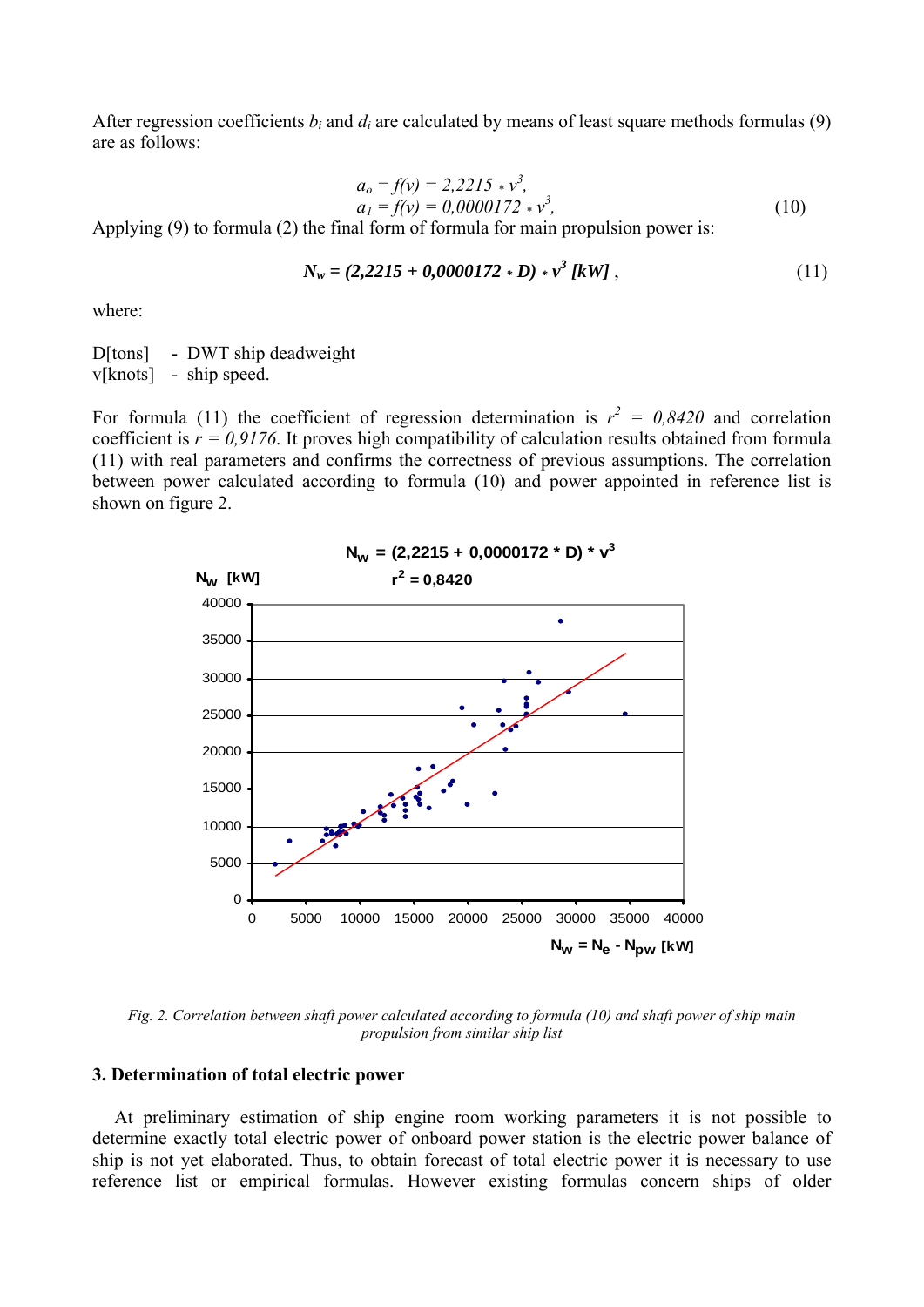construction and do not regard many aspects concerning new ships construction. The necessity to elaborate new formulas is obvious at the moment. A number of ship types was statistically analysed with assumption that the total electric power of onboard power station depends on main propulsion power. The statistic analysis showed that with satisfactory accuracy the linear regression could be used giving the following formula:

$$
\Sigma N_{el} = a + b \cdot N_w \,, \tag{12}
$$

where:

<sup>Σ</sup>*Nel –* total electric power of ship power station,  $N_w$  – main propulsion shaft power.

#### **Example of calculation of tankers total electric power** [4]

Thirty three tankers (26 crude oil carriers and 7 product carriers) were taken into statistic analysis. Only tankers with steam turbine driven cargo pumps were taken into consideration because tankers with hydraulically or electrically driven cargo pumps are characterized by higher electric power consumption due to higher energy demand of such driven pumps.

To estimate total electric power of onboard power station the linear regression with least square method was used. Concerning tankers, the formula (12) is as follows:

$$
\Sigma N_{el} = 1225 + 0.07443 * N_w \text{ [kW]},\tag{13}
$$

where:

 $\Sigma N_{el}$  [kW] – total electric power,  $N_w$  [kW] – main propulsion shaft power. Coefficient of regression determination is  $r^2 = 0.6311$ , correlation coefficient  $r = 0.7944$ .

The dependence between total electric power obtained from formula (12) and main propulsion shaft power from similar ships reference list is shown in figure 3.



*Fig. 3. Dependence between total electric power obtained from formula (12) and shaft power of main ship propulsion from similar ships list*

## **4. Determination of total boilers capacity**

To estimate total boilers capacity without exact steam consumption balance the problem is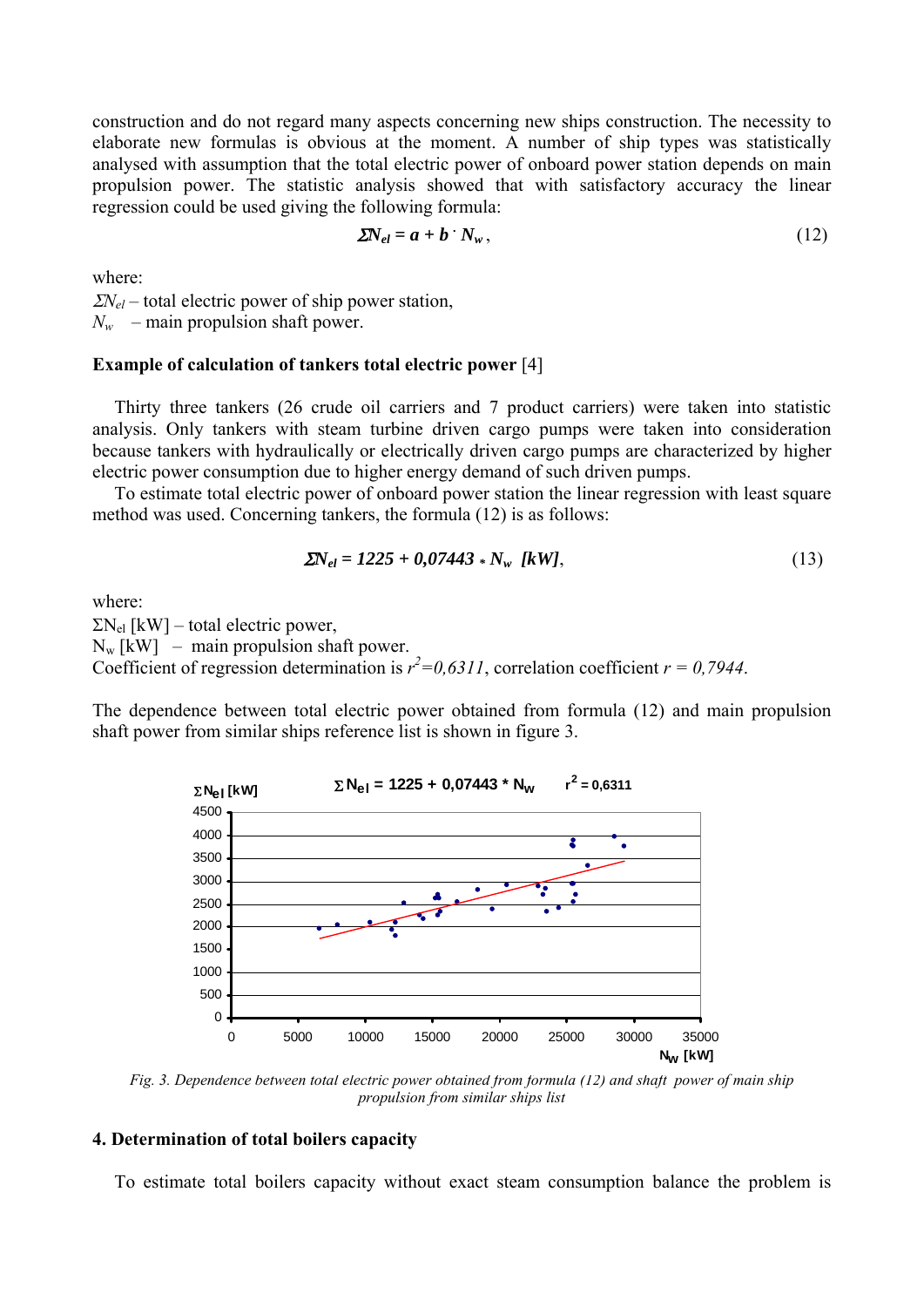similar to the estimation of total electric power. It is impossible to determine exactly boilers capacity during preliminary estimations.

Similarly to electric power estimation the linear dependency between total boilers capacity and main propulsion shaft power was assumed. To estimate total boilers capacity as a function of main propulsion shaft power the linear regression with least square method was used. As a result of calculations the following formula was obtained:

$$
D_{kmax} = c + d \cdot N_W \left[ kg/h \right], \qquad (14)
$$

where**:** 

 $D_{\text{kmax}}$  [kg/h] – total boilers capacity,  $N_w$  [kW] – main propulsion shaft power.

### **Example of calculation of tankers total boilers capacity** [4]

Comparing other types of ships steam systems and boilers configuration are much developed. Usually there are two main fuel fired boilers of high capacity and one auxiliary boiler heated by main engine exhaust gases. The steam from main boilers is among other proposes used for steam turbine driven cargo pumps. That is why it is necessary to analyze steam production of such ships. The population of 39 tankers was analyzed (32 crude oil carriers and 7 product carriers). Only tankers with steam turbine driven cargo pumps were on the list because tankers equipped with hydraulically driven cargo pumps have much lower steam consumption.

Similarly to electric power case it was assumed that total steam boilers capacity is linear function of main propulsion power. To determine total boilers capacity the linear regression pattern with least square method. As a result of calculations the following formula for total boilers capacity was obtained:

$$
D_{kmax} = 24981 + 2,4289 \text{ W}_W \text{ [kg/h]},\tag{15}
$$

where:

 $D_{kmax}$  [kg/h] – total boilers capacity,

 $N_w$  [kW] – main propulsion shaft power.

Coefficient of regression determination  $r^2 = 0.6819$ , correlation coefficient  $r = 0.8258$ .

The dependence between total boilers capacity obtained from formula (14) and main propulsion shaft power from similar ships reference list is shown in figure 4.



*Fig. 4. Dependence between total capacity of boilers obtained from formula (14) and shaft power of main ship propulsion from similar ships list*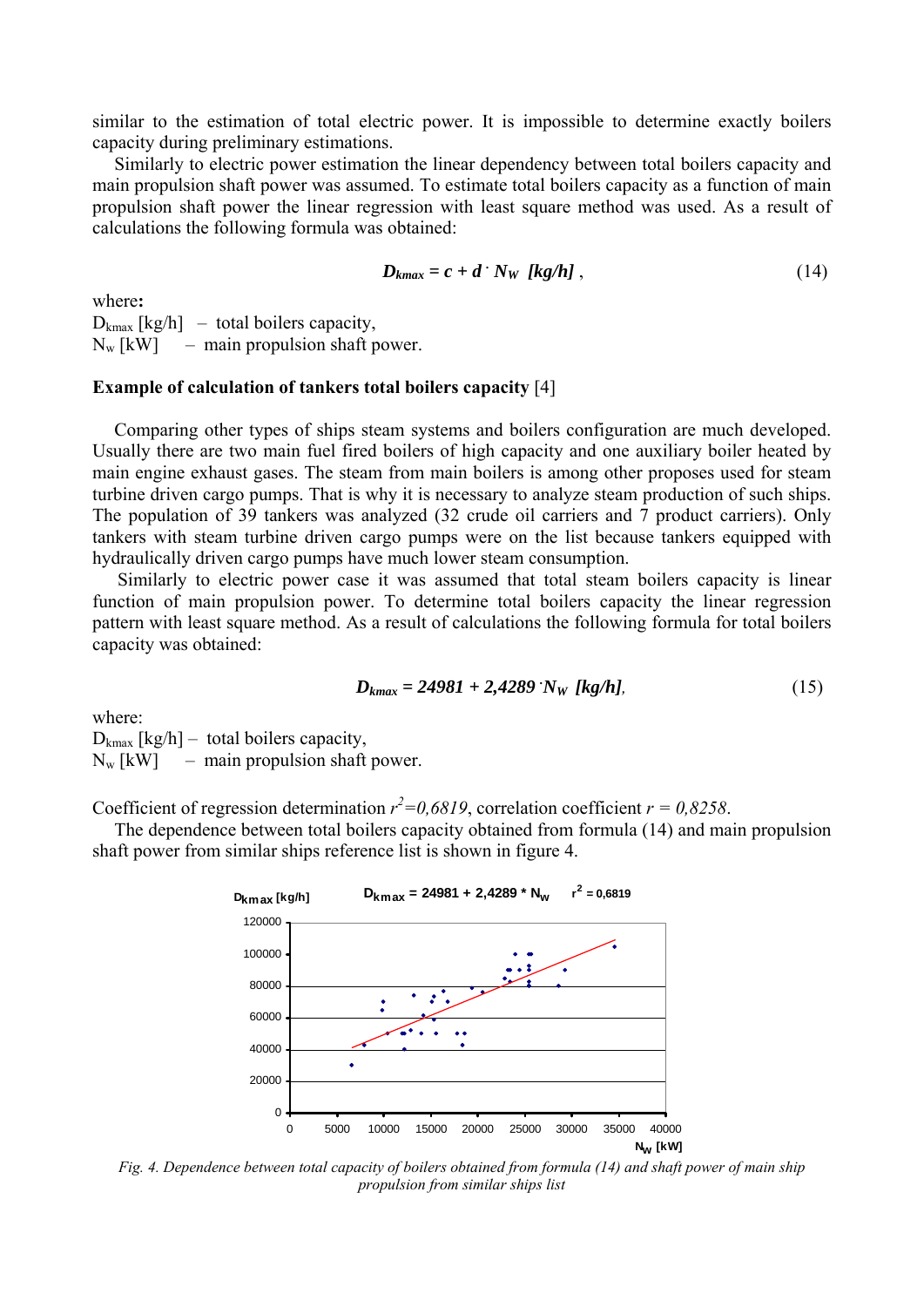## **5. Ready made formulas for calculations of main propulsion shaft power, total electric power and boilers capacity for different types of seagoing ships**

## **5.1. Container ships**

$$
N_w = (0.9179 + 0.00003412 \text{ D}) \cdot v^3 \text{ [kW]}, \tag{16}
$$

where:

D[tons] - ship displacement, v[knots] - ship speed.

$$
\Sigma N_{el} = 1077 + 0,1580 \, N_w \, [kW], \tag{17}
$$

where:

 $N_w$  [kW] - main propulsion shaft power,

$$
D_{kmax} = 2537 + 0.0657 \, N_w \, [kg/h], \tag{18}
$$

where:

 $N_w$  [kW] - main propulsion shaft power.

## **5.2. Ferries and ro-ro ships**

$$
Nw = (1,49042 + 0,00003888 \cdot D_n) v^3 [kW], \tag{19}
$$

where:

 $D_n$ [tons] - DWT ship deadweight, v[knots] - ship speed,

$$
\Sigma N_{el} = 2432 + 0,14944 \cdot N_w \, [kW], \tag{20}
$$

where:

*Nw [kW]* - main propulsion shaft power,

$$
D_{kmax} = 1382 + 0,15265 \text{ N}_w \text{ [kg/h]}, \tag{21}
$$

where:

 $N_w$  [kW] - main propulsion shaft power,

## **5.3. Passenger cruisers**

$$
N_w = (1,1896 + 0,00002051 \text{ D}) \cdot v^3 \text{ [kW]}, \tag{22}
$$

where: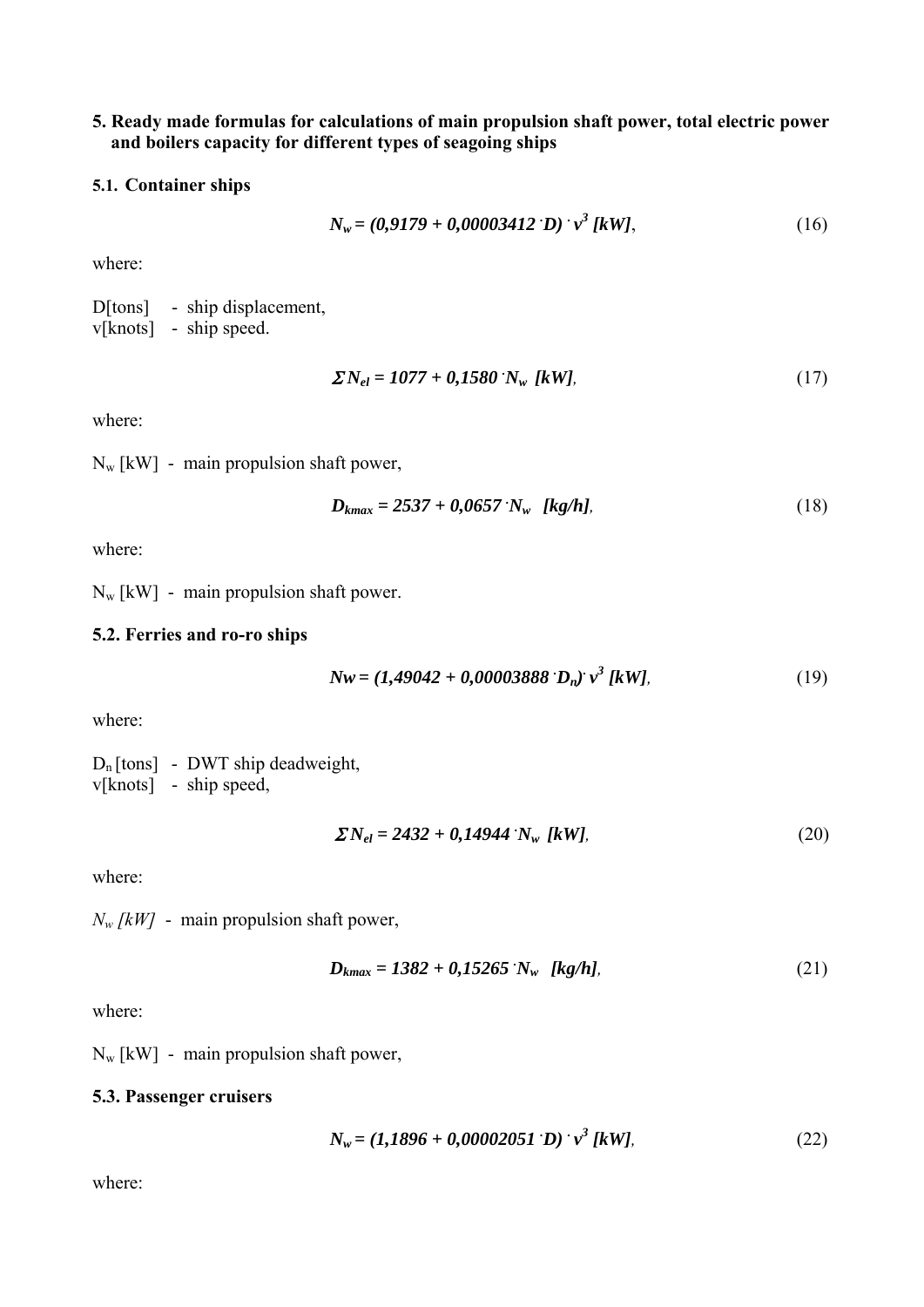D[tons] - ship displacement, v[knots] - ship speed,

$$
\Sigma N_{el} = 3044 + 0,24048 \text{ D } [kW], \tag{23}
$$

where:

D[tons] - ship displacement,

$$
D_{kmax} = -4763 + 1,15191 \cdot N_w \text{ [kg/h]},\tag{24}
$$

where:

for  $N_w$ >5000 [kW] - main propulsion shaft power,

## **5.4. Tankers**

$$
N_w = (2,2215 + 0,0000172)^{\top} D_n)^{\top} v^3 [kW], \tag{25}
$$

where:

 $D_n$ [tons] - DWT ship deadweight, v[knots] - ship speed,

$$
\Sigma N_{el} = 1225 + 0.07443 \, N_w \, [kW], \tag{26}
$$

where:

Nw [kW] - main propulsion shaft power,

$$
D_{kmax} = 24981 + 2{,}4289 \, N_w \, [kg/h], \tag{27}
$$

where:

 $N_w$  [kW] - main propulsion shaft power,

## **5.5. LNG carriers**

$$
N_w = (1,34571 + 0,00003091)^{\top}v^3[kW],
$$
\n(28)

where:

 $D_n$ [tons] - DWT ship deadweight, v[knots] - ship speed,

$$
\Sigma N_{el} = -1126 + 0,4401 \, N_w \, [kW], \tag{29}
$$

where:

for  $N_w$ >5000 [kW] - main propulsion shaft power,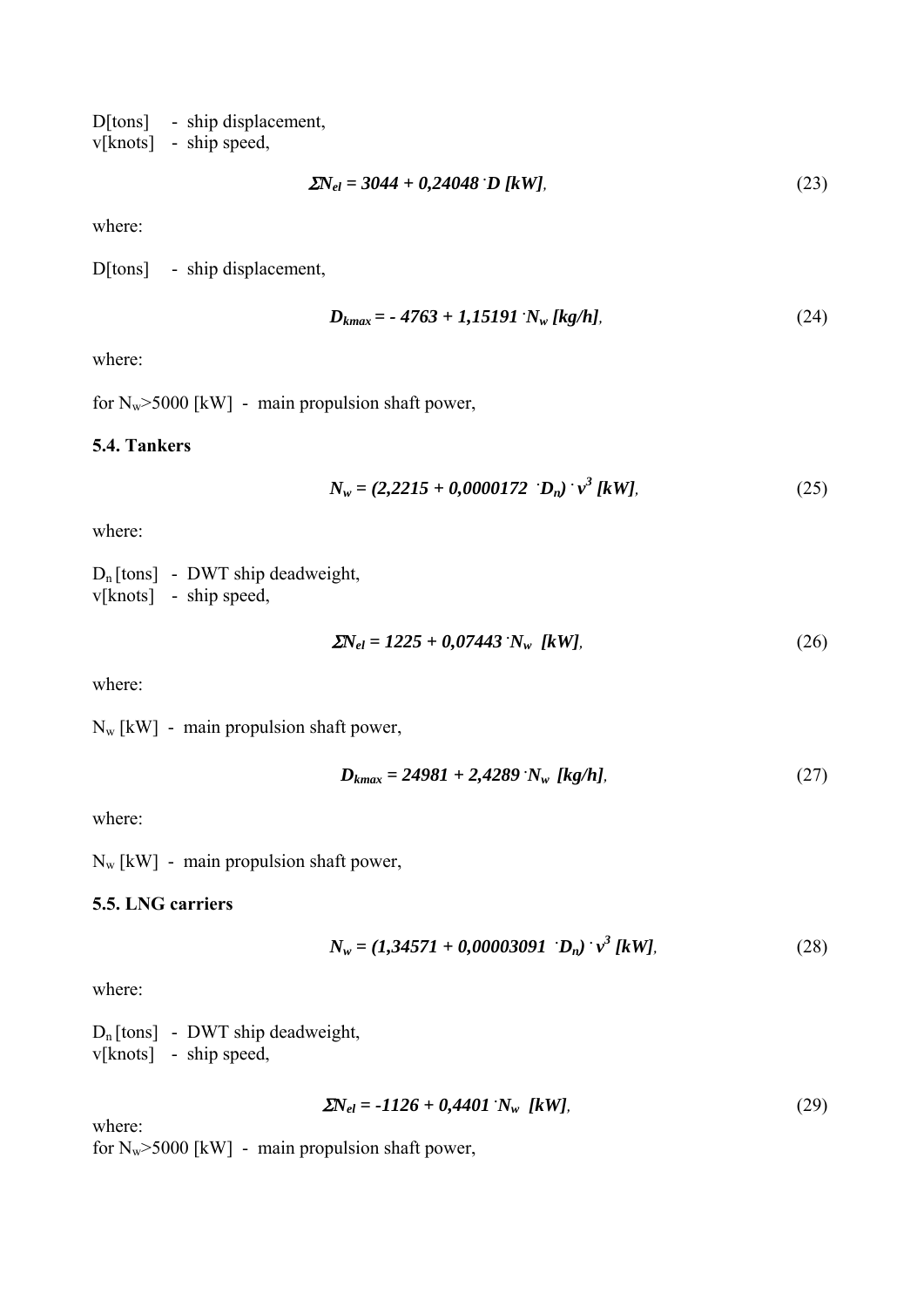$$
D_{kmax} = -1010 + 0,4761 \text{ N}_w \text{ [kg/h]},\tag{30}
$$

where: for  $N_w$ >5000 [kW] - main propulsion shaft power,

### **5.6. Bulk carriers**

$$
N_w = (1,535 + 0,0000197)^{\circ} D_n)^{\circ} v^3 [kW], \tag{31}
$$

where:

 $D_n$ [tons] - DWT ship deadweight, v[knots] - ship speed,

$$
\Sigma N_{el} = 812,7 + 0,08912 \cdot N_w \text{ [kW]},
$$
\n(321)

where:

 $N_w$  [kW] - main propulsion shaft power,

$$
D_{kmax} = 656.6 + 0.09145 \text{ N}_w \text{ [kg/h]}, \tag{33}
$$

where:  $N_w$  [kW] - main propulsion shaft power.

### **6. Conclusions**

Ready made formulas presented in the paper make possible quick and simple calculations of energy demand for ships being on preliminary state of design [2, 3, 4, 5, 6, 8]. Formulas may be useful for designers or students in project calculations especially in preliminary estimations while modeling simulations of hull resistance, electric energy balance and steam consumption balance are not yet executed.

During statistic analysis high correlation coefficients were obtained in formulas for ship main propulsion power, total electric power and total boilers capacity (in the most cases  $r > 0.9$ ). It shows a strong relation between analyzed parameters. High correlation coefficients make possible to apply the method with high expectation that obtained preliminary results will be in high approximation of precise real results obtained in exact technical project of the ship.

It can be stated that the farther statistic analysis are necessary to improve presented formulas regarding new built ships and trends in ship industry. The paper does not deal with some types of ships for example having dynamic positioning, characterized by high electric energy consumption and usually propelled by diesel-electric systems.

### **References**

[1] Draper, N.R., Smith, H., *Analiza regresji stosowana*, Warszawa 1973.

[2] Giernalczyk, M., Górski, Z., *Method for determination of energy demand for main propulsion, electric power production and heating purposes for modern container vessels by means of statistic,.* XXI Sesja Naukowa Okrętowców, European Marine Shipbuilding 2004, Polski Przemysł Okrętowy w Unii Europejskiej, Gdańsk, 27-28 September 2004.